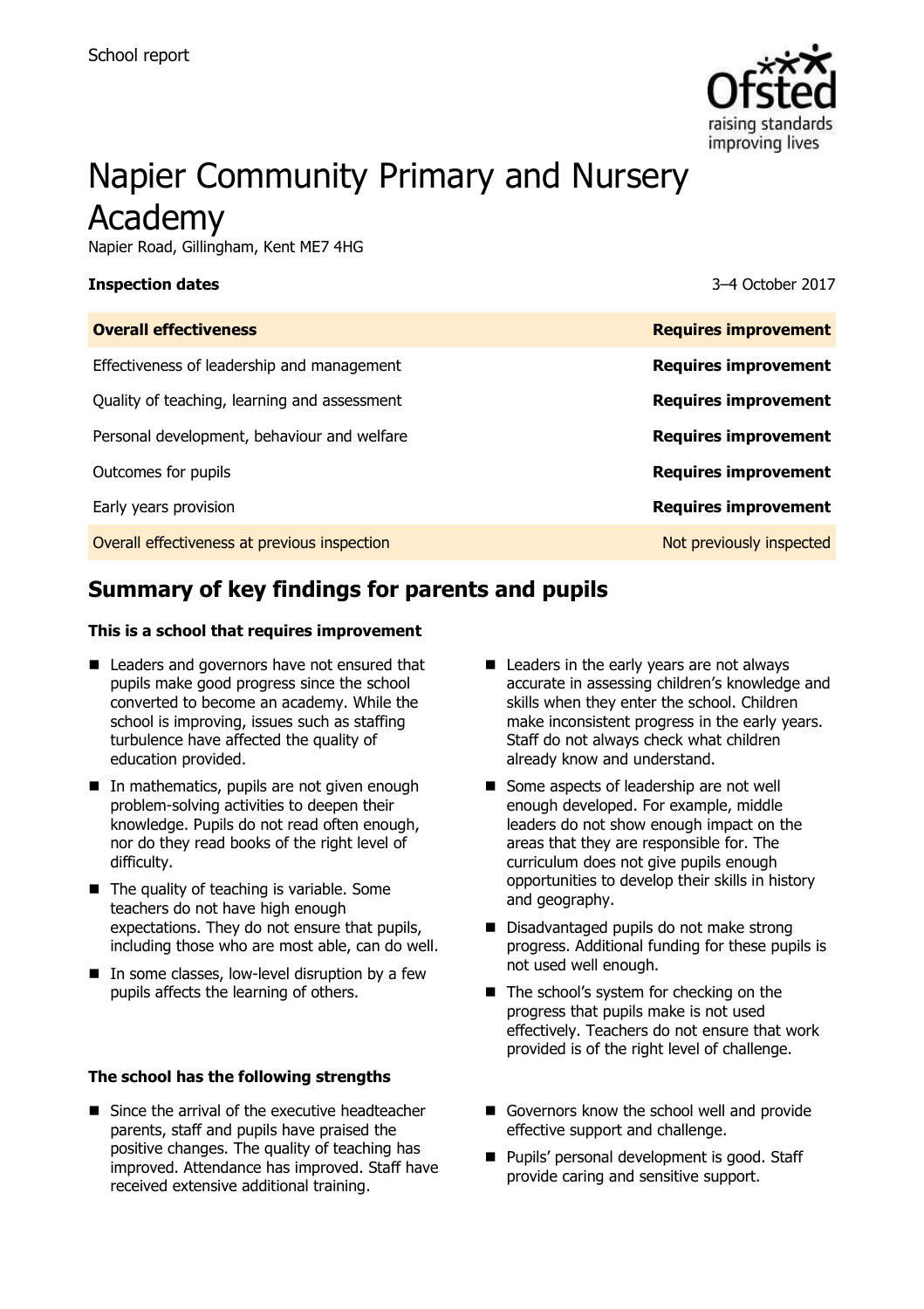

# **Full report**

### **What does the school need to do to improve further?**

- Improve the effectiveness of leadership and management by ensuring that:
	- middle leaders show a greater impact on the areas for which they are responsible
	- pupils have more opportunities to develop their analytical skills in history and geography
	- behaviour in all classes enables lessons to proceed without interruption
	- pupil premium funding is used more effectively to ensure that disadvantaged pupils make stronger progress.
- Improve the quality and consistency of teaching, learning and assessment by ensuring that:
	- teachers have high expectations, and challenge pupils, including the most able, to reach the higher standards
	- pupils practise their problem-solving skills in mathematics more regularly to deepen their understanding
	- pupils read more frequently and read books of the right level of difficulty, so they can make stronger progress
	- children's skills and abilities in the early years are assessed accurately when they join the school
	- teachers, including those in the early years, are accurate when assessing what pupils already know so that they can provide learning tasks that meet pupils' needs.

An external review of the school's use of the pupil premium should be undertaken in order to assess how this aspect of leadership and management may be improved.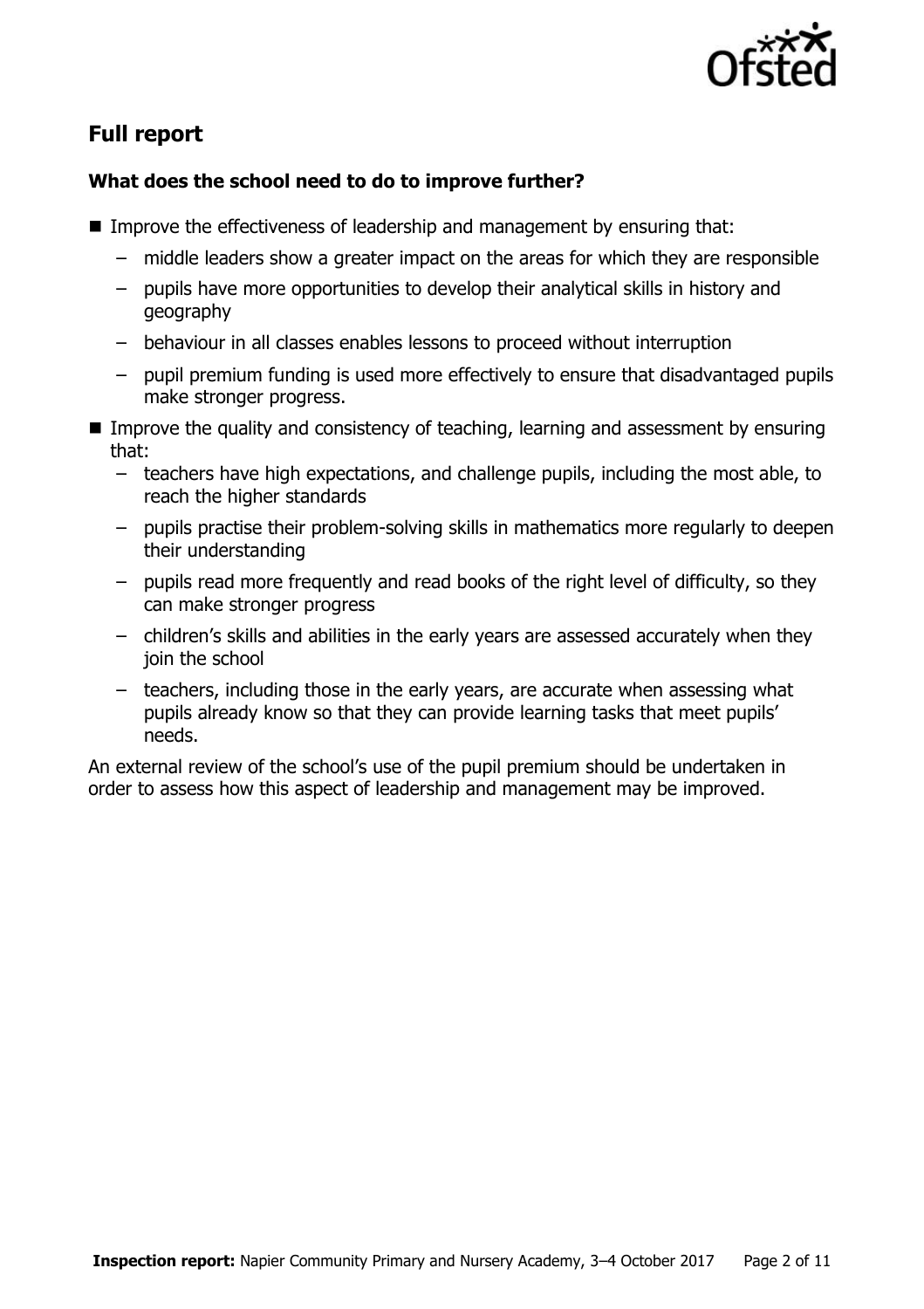

## **Inspection judgements**

#### **Effectiveness of leadership and management Requires improvement**

- Leadership and governance have not secured a good standard of education since the school opened in September 2014. Staffing turbulence has had a negative impact on the school's overall effectiveness.
- $\blacksquare$  Middle leaders have not had a great enough impact on the areas for which they have responsibilities. Many are only starting to ensure that teachers are accurate in their assessments of pupils' progress.
- The use of additional funding for disadvantaged pupils has led to variable outcomes over the years. One of the reasons for this is that up until very recently staff were not accurate in their understanding of the amount of progress these pupils were making. Additional funding is not used well enough to improve rates of pupils' progress.
- **Pupils do not have enough chances to develop their skills of analysis and interpretation** in history and geography. In other subjects the curriculum is stronger. Specialist teachers in music, art and physical education provide pupils with interesting experiences. Pupils are well prepared for life in modern Britain. Extra-curricular activities, in subjects such as sport, dance, music and drama, help to develop the spiritual, moral, social and cultural understanding of pupils.
- Funding for pupils who have special educational needs and/or disabilities is usually used well. The experienced leader ensures that funds are often used to address each pupil's needs.
- Funding for the physical education and sports premium is used well to promote good participation in a range of sporting activities. Pupils say they enjoy a range of events, including football competitions and tournaments.
- Staff and pupils are very positive about the changes in the school since the new executive headteacher arrived. Pupils say that behaviour is much improved. In many classes there is little disruption. Pupils report that attitudes to learning are generally stronger. Attendance levels have improved. The quality of teaching is strengthening. Staff have had extensive training to improve their subject knowledge. The executive headteacher has a clear vision and is determined to ensure that the school improves rapidly. All staff share her views and are keen to make the necessary changes.
- Parents are becoming more supportive. Most agree that their children are happy and safe at the school. Some parents expressed concerns regarding the impact on their children of the staffing turbulence. A few were unhappy about the lack of challenge in the work their children receive. Other parents noted the positive changes in the school since the new executive headteacher joined. A representative comment of their views states, 'The school is moving in the right direction because of stronger leadership, improved discipline and teachers getting better support.'

#### **Governance of the school**

Governance has not been sufficiently effective over time. Governors have not ensured that teaching has enabled pupils to achieve their potential. Governors recognise that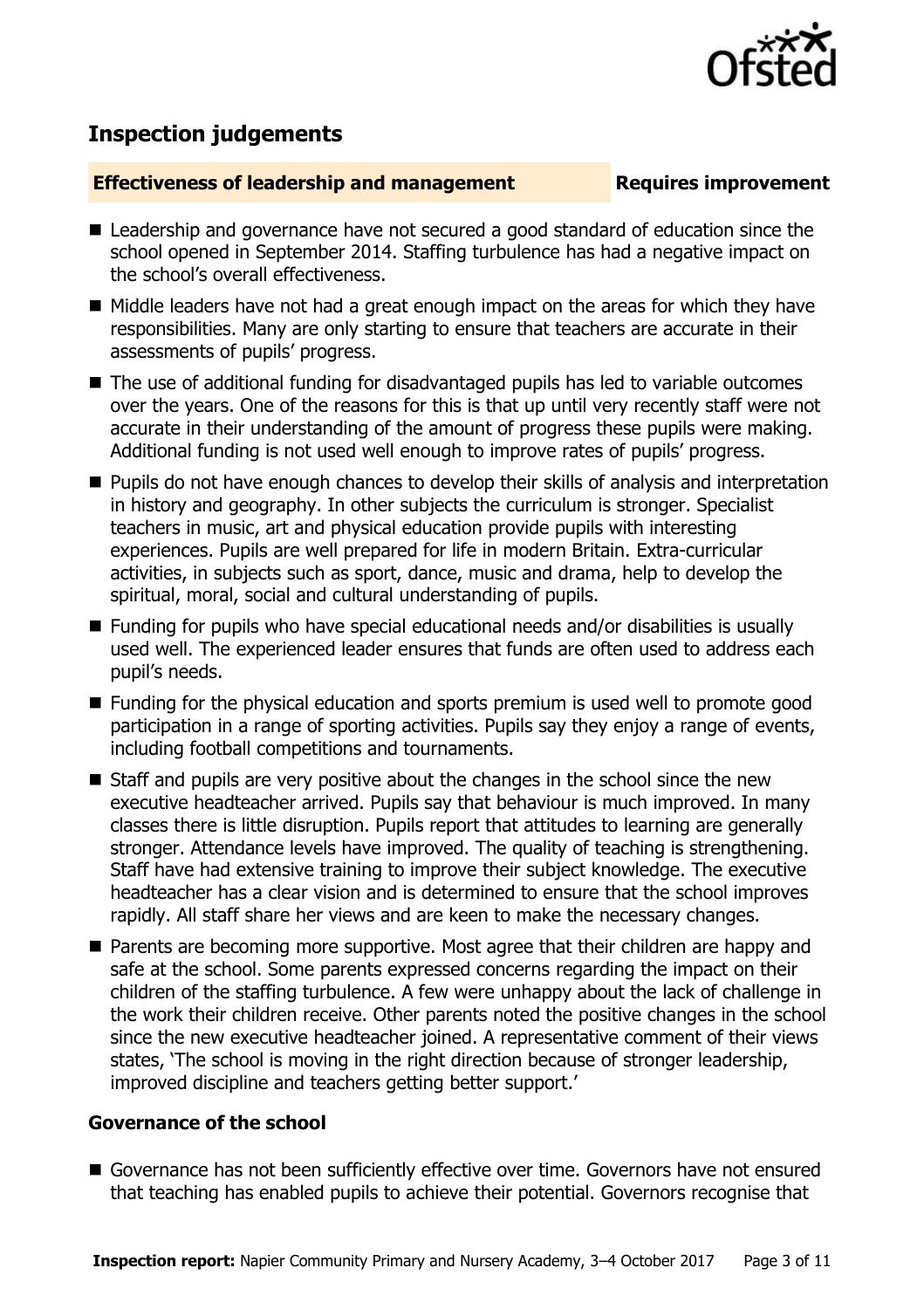

while there have been recent improvements, such as in the key stage 1 outcomes, more needs to be done.

- Governors know the school well. They acted decisively to ensure that the school had effective leadership after the previous headteacher left, although some aspects of management were affected during this time. Governors provide effective support in numerous areas, including the management of staff performance. They are working well with the new leadership team to set a clear strategic direction for the school.
- Governors are active in ensuring that the school continues to make positive changes. They are fully supportive of the new executive headteacher. Governors provide an appropriate level of challenge so that the necessary improvements can be made rapidly.
- Governors ensure that the school meets all statutory safeguarding requirements.

### **Safeguarding**

- The arrangements for safeguarding are effective.
- **Pupils say they feel safe. Staff take the welfare of pupils seriously; they have been well** trained in range of safeguarding issues. They are effective in ensuring that the right procedures are followed should there be any concerns.
- The school has good links with a range of external agencies, including social services. Records and incidents are recorded carefully. Timely and effective support is given to vulnerable pupils and their families.
- Leaders are vigilant in ensuring that all safeguarding procedures are followed. Visits are risk assessed carefully. The school building is checked regularly for any defects. Checks on the suitability of staff are thorough.

#### **Quality of teaching, learning and assessment Fig. 2.1 Requires improvement**

- The quality of teaching is too variable across the school. Although new leaders have introduced several initiatives to tackle weak teaching, these are too recent. There has been too little time to demonstrate a positive impact on improving pupils' rates of progress.
- Up until very recently most teachers have not been accurate in their assessments of pupils' learning. They have not used assessment well enough to plan learning that meets the needs of all pupils. While there has been a significant amount of recent training, it is too early to judge whether all teachers have an accurate view of the amount of progress pupils are making.
- In some classes, teachers do not have high enough expectations of pupils' learning. Too often, work provided lacks challenge and is not of the right level of difficulty. As a result, pupils, including the most able, do not achieve as well as they could.
- In mathematics, pupils do not practise their problem-solving skills sufficiently. They are not able to deepen their understanding and apply their learning to real-life situations. There have been recent improvements and teachers are just beginning to develop this area.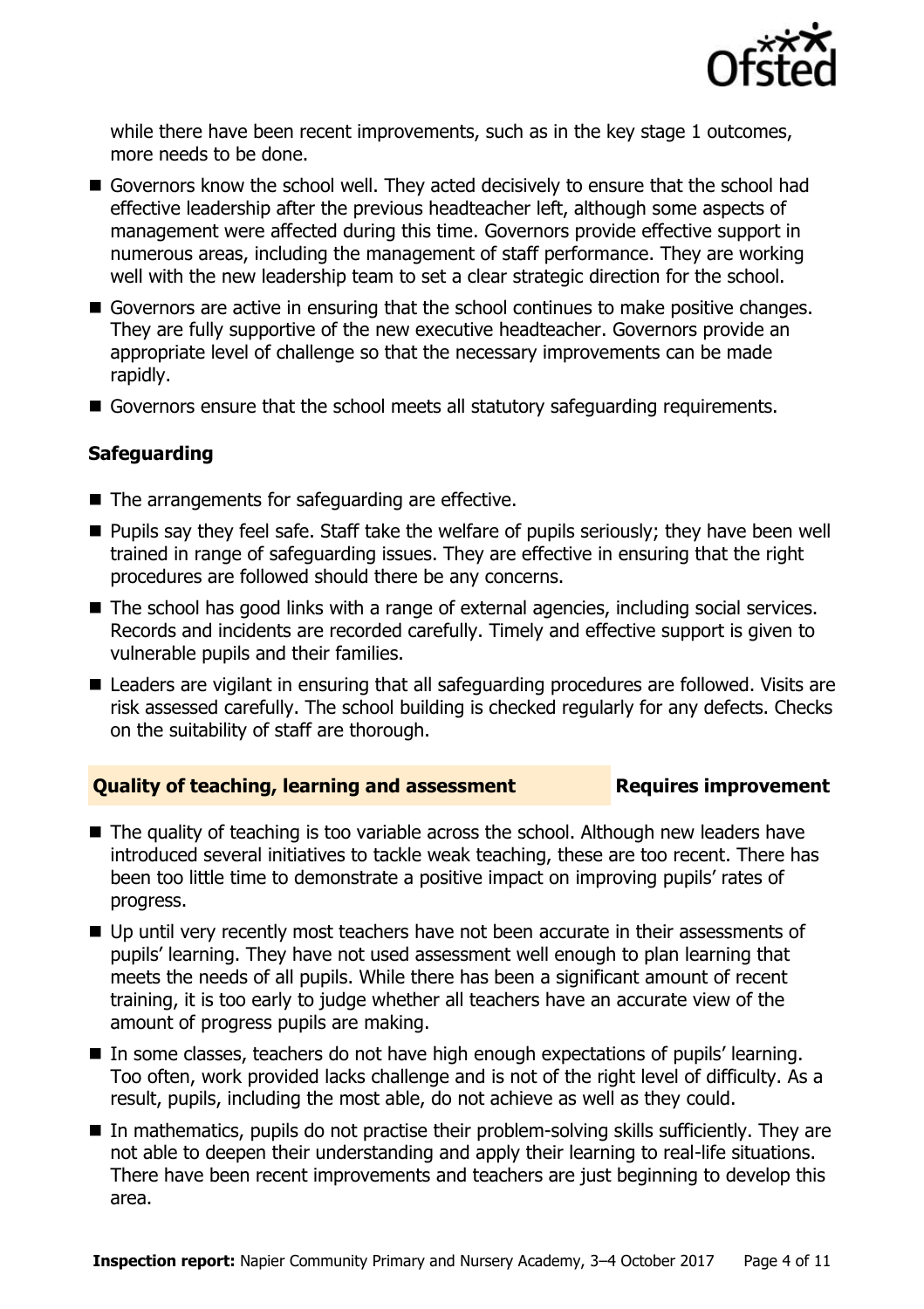

- The teaching of reading is inconsistent. Some pupils do not read often enough, others do not read books of the right level of difficulty. This has a negative impact on pupils' progress and how well they develop an accurate understanding of text.
- $\blacksquare$  The teaching of writing skills is more effective. In many subjects, pupils are encouraged to write at length. In science, for example, pupils write detailed accounts of the experiments they have conducted.
- Teaching assistants provide valuable support to pupils. In some classes, teaching assistants play a useful role in ensuring that pupils have positive attitudes to their learning. Teaching assistants provide effective support to pupils who have special educational needs and/or disabilities.

### **Personal development, behaviour and welfare <b>Requires improvement**

#### **Personal development and welfare**

- The school's work to promote pupils' personal development and welfare is good.
- The emotional well-being of all pupils is the priority of staff. Vulnerable pupils receive caring and sensitive support. Staff throughout the school have a positive impact in developing pupils' self-esteem. They give pupils confidence in their abilities. Staff have already helped many pupils to understand what it means to be a successful learner.
- **Pupils are encouraged to eat healthily. Staff help pupils to make informed choices** about the correct quantities they should eat of the different food groups. For example, pupils know that too many sweets are bad for them.
- $\blacksquare$  Pupils have a good understanding about how to keep themselves safe. They know about the dangers of giving out personal information when using the internet. School displays, such as on road safety, help to reinforce important messages.
- $\blacksquare$  Pupils say that there are very few issues associated with bullying at the school. They are sure that staff would help them if they had a concern. School records show that bullying is rare.
- Older pupils enjoy taking on responsibilities, such as ensuring that younger pupils have someone to play with during lunchtimes.
- **Pupils say they enjoy attending the before- and after-school clubs. Many say that they** feel far more involved in the life of the school since the new executive headteacher arrived.

### **Behaviour**

- The behaviour of pupils requires improvement.
- While pupils say that there have been recent improvements, in some classes the behaviour of a few pupils is still not good enough. In these classes, low-level disruption and noise have a negative impact on the learning of others. A third of the parents who responded to Parent View consider that behaviour is not always good.
- Records show that behaviour has improved at play and lunchtimes. Pupils play well together and chat in friendly groups. Pupils are sensible; for example, they do not run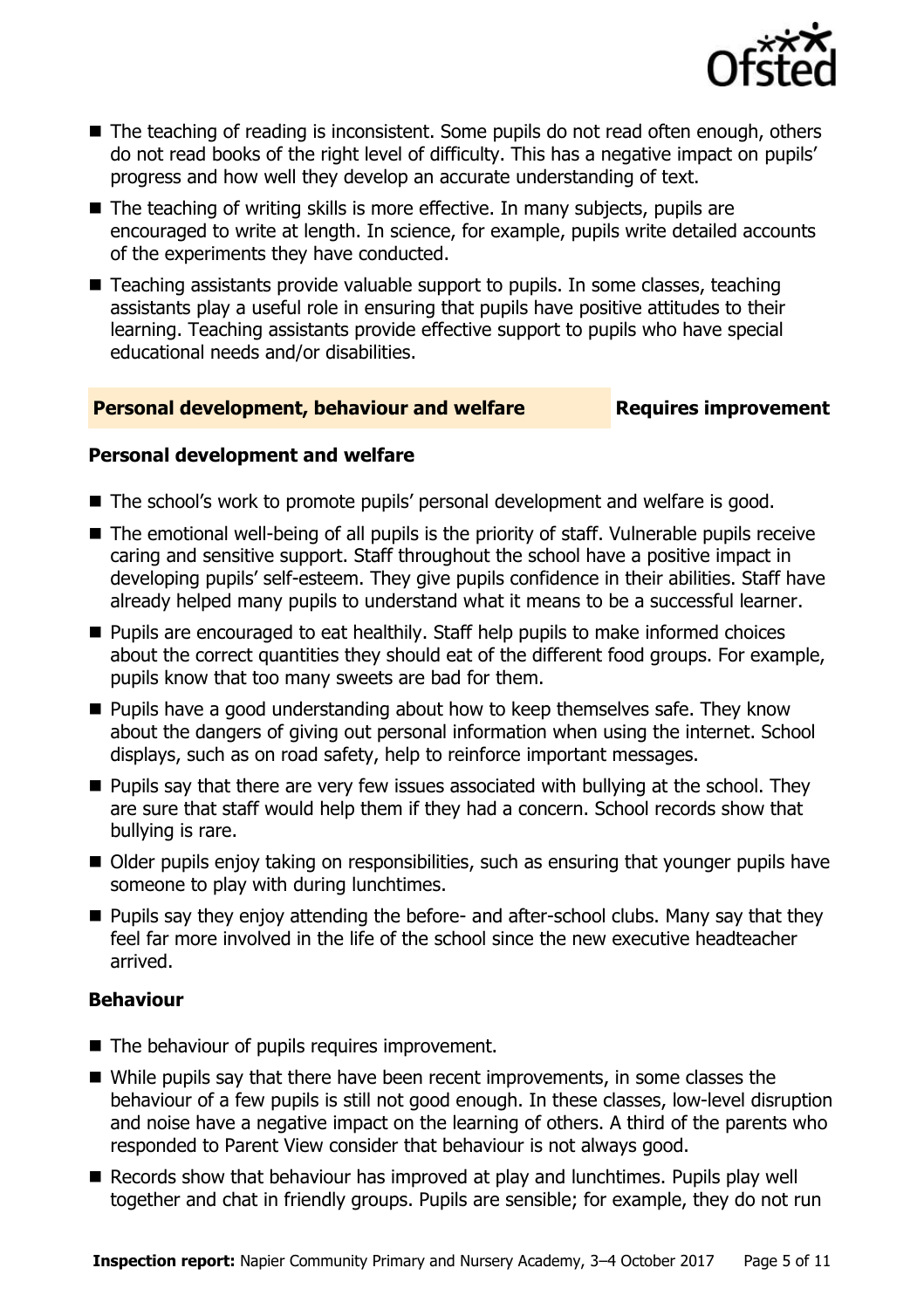

along corridors. They behave well in the lunch hall.

■ In 2016, levels of attendance were well below the national average. School information for 2017 indicates that there has been a considerable improvement. Levels of persistent absence have also reduced.

#### **Outcomes for pupils Requires improvement**

- **Pupils'** progress is too inconsistent across the different year groups. This is due to variability in the quality of teaching. Groups of pupils, including the most able and the disadvantaged, do not make the progress they are capable of from their starting points. While leaders are taking appropriate action to improve outcomes, they have been in post too short a time to show clearly the impact of their actions.
- Disadvantaged pupils do not make strong enough progress across the school. Additional pupil premium funding is not having a positive enough impact on improving outcomes. In 2016, pupils made much slower progress in writing than others nationally.
- $\blacksquare$  The most able pupils make inconsistent progress. In 2016, there were very few pupils working at 'greater depth' (where pupils develop their reasoning skills to deal with more complex challenges) in key stage 1 in writing and mathematics. However, provisional school information for 2017 suggests an improvement, with more pupils working at greater depth in all subjects. In key stage 2, the percentage of pupils reaching higher than the expected standard was below age-related expectations in 2016. School information suggests that this continues to be the case in 2017. The progress of disadvantaged most-able pupils is also inconsistent.
- Results in the phonics (letters and the sounds they represent) screening check in 2016 were below the national average. Provisional school information for 2017 suggests that results continue to be low. The new executive headteacher has acted quickly to provide extensive training to help teachers improve their phonics teaching. The impact of this is that current pupils are now making stronger progress in developing their phonics skills.
- $\blacksquare$  In key stage 1, the percentage of pupils working at the expected standard in 2016 was below the national average in reading, writing and mathematics. Provisional information for 2017 suggests there have been improvements in all subjects.
- In 2016, the percentage of pupils in key stage 2 reaching the expected standard in writing was similar to the national average. Provisional information for 2017 suggests that this is still the case. However, progress and attainment in reading and mathematics were much lower than the national averages in 2016. School information suggests that this has continued.
- Pupils who have special educational needs and/or disabilities generally make variable progress depending on the quality of teaching they receive.
- In science, pupils' books show that they make good progress in understanding how to think scientifically. For example, in Year 5 pupils were discovering what happens when they investigated the chemical reactions of fizzy drinks on substances. They made clear predictions and analysed their results carefully.
- Work in books, in a range of subjects, shows that pupils are starting to make better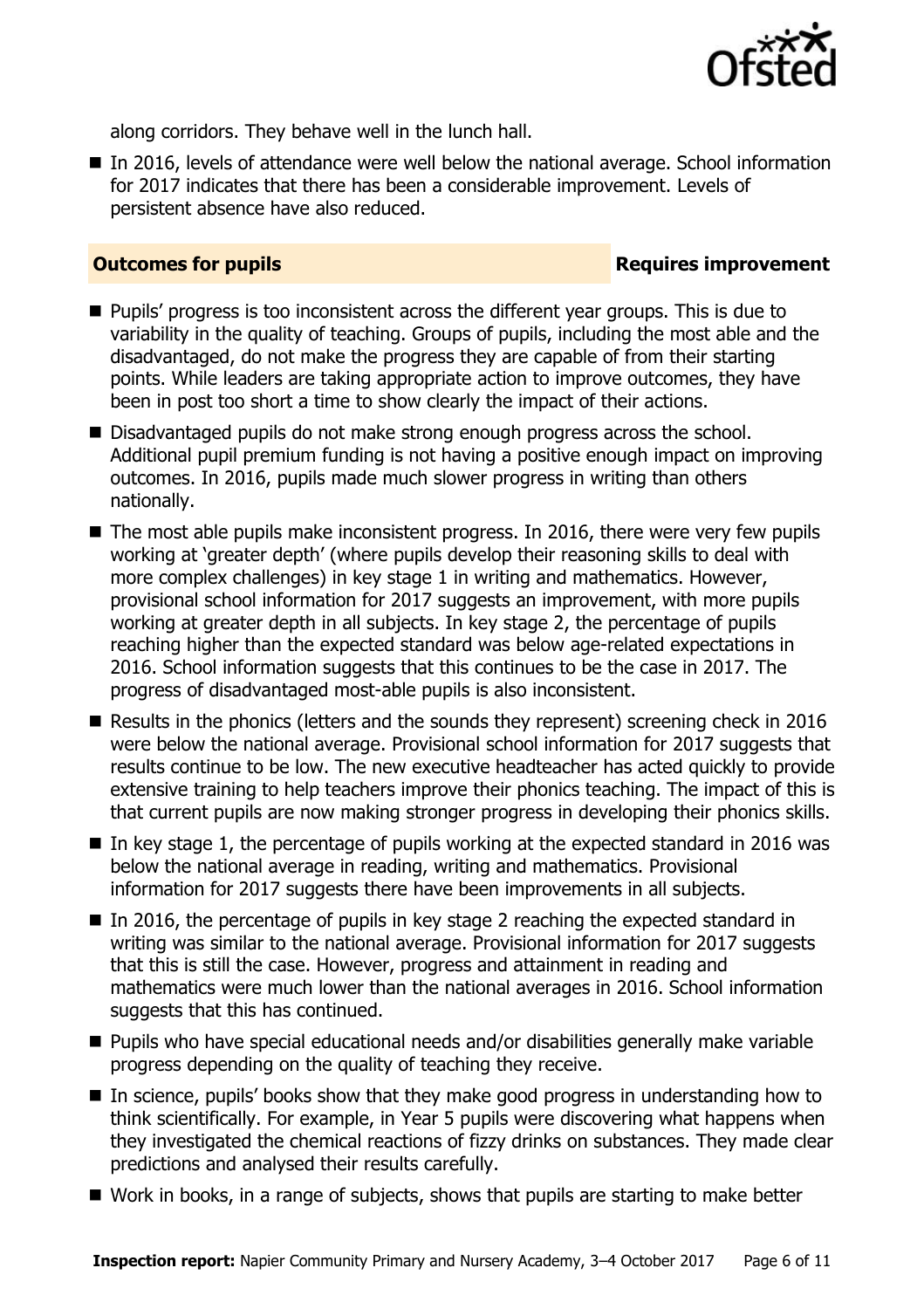

progress. This is due to the additional training and support staff have received this term.

#### **Early years provision**

- Leaders are not accurate in assessing children's starting points. For example, they record children who have skills typical for their age as below average. Children with skills higher than what is typical are recorded as 'in line'.
- During their time in the early years, teachers do not access accurately each child's progress in all areas of learning. Although the percentage of children reaching a good level of development is similar to the national average, children make inconsistent progress. This is because teachers do not always recognise what a child already knows and understands. Therefore, work is provided that is not well matched to each child's ability.
- Relationships between staff and children are strong. Children behave well. They learn to listen carefully to the teacher and take turns when sharing equipment.
- Children settle quickly into the daily routines in the Nursery. Their emotional and social needs are well met by caring staff. Teachers encourage children to explore the different activities provided. Children find some experiences particularly appealing, such as looking after the class terrapin. Parents praise the thorough transition arrangements.
- In the Reception classes and Nursery, children are starting to make better progress in reading because staff have had intensive training in phonics. Some activities also have a positive impact on progress. During the inspection, children developed their understanding of how water flows when they poured water into the top of a tube.
- The outdoor area, shared by all children in the early years, has just been redeveloped. It is large and filled with exciting activities such as climbing frames and bridges. It is used effectively to promote all areas of learning.
- The leadership in the early years is only recently in post. While there are exciting plans for the future, there has been too little time for the new leadership to have a positive impact on improving the rate of children's progress.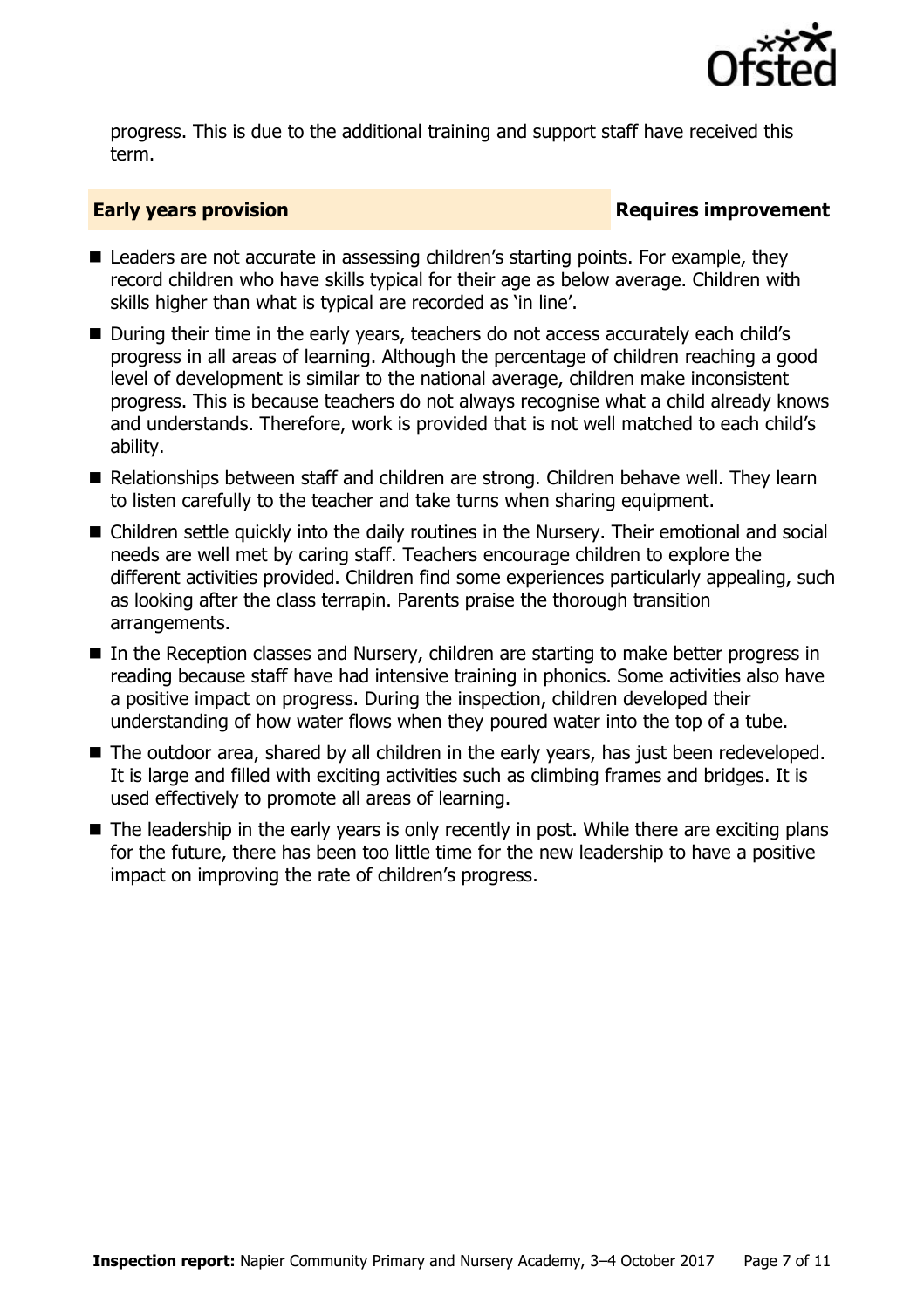

# **School details**

| Unique reference number | 141199   |
|-------------------------|----------|
| Local authority         | Medway   |
| Inspection number       | 10032508 |

This inspection of the school was carried out under section 5 of the Education Act 2005.

| Type of school                      | Primary                  |
|-------------------------------------|--------------------------|
| School category                     | Academy sponsor-led      |
| Age range of pupils                 | 3 to 11                  |
| Gender of pupils                    | Mixed                    |
| Number of pupils on the school roll | 577                      |
| Appropriate authority               | Board of trustees        |
| Chair                               | Stella Dillon            |
| <b>Executive headteacher</b>        | Louise Lynch             |
| Telephone number                    | 01634 574920             |
| Website                             | www.napierprimary.org.uk |
| <b>Email address</b>                | office@napier-tkat.org   |
| Date of previous inspection         | Not previously inspected |

### **Information about this school**

- The school meets requirements on the publication of specified information on its website.
- The school complies with Department for Education guidance on what academies should publish.
- Napier Community Primary and Nursery School is larger than the average-sized primary school.
- The large majority of the pupils are White British. The proportion of pupils who speak English as an additional language is below the national average.
- $\blacksquare$  The proportion of pupils supported by the pupil premium is similar to that found in most schools.
- The proportion of pupils who have special educational needs and/or disabilities is similar to the national average.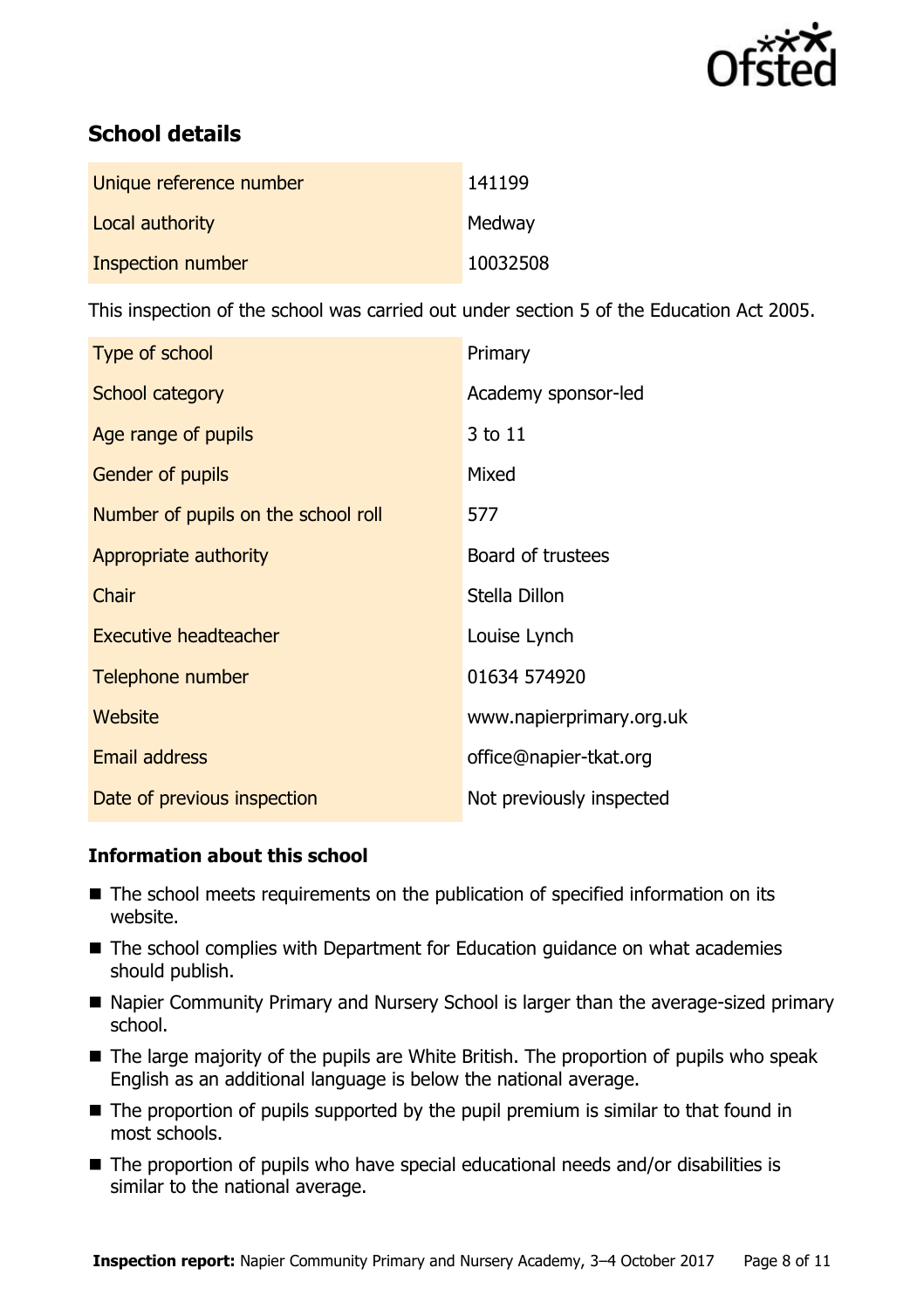

- Children in the early years are taught in a part-time Nursery and three full-time Reception classes. There is no provision for two-year-olds.
- In September 2014, the school converted to become an academy within the multiacademy trust called The Kemnal Academies Trust (TKAT). When the predecessor school, Napier Community Primary and Nursery Academy, was last inspected by Ofsted in June 2013, its overall effectiveness was judged to require improvement.
- The school has been through a period of staffing changes since the last inspection. Senior leadership has changed. Following the departure of the previous headteacher, the director of education for TKAT took on the role of interim headteacher from June until July 2017. The executive headteacher started working at the school one day a week from June 2017. She was appointed as the substantive executive headteacher in September 2017 and since then has been in school four days a week. Some senior and middle leaders are new in post since September 2017. The school has experienced difficulties with the recruitment of staff. For example, in the three Year 1 classes last year there were seven teachers, including supply teachers.
- The school runs its own breakfast and after-school clubs.
- In 2016, the school met the government's floor standards, which set the minimum expectations for pupils' attainment and progress by the end of Year 6.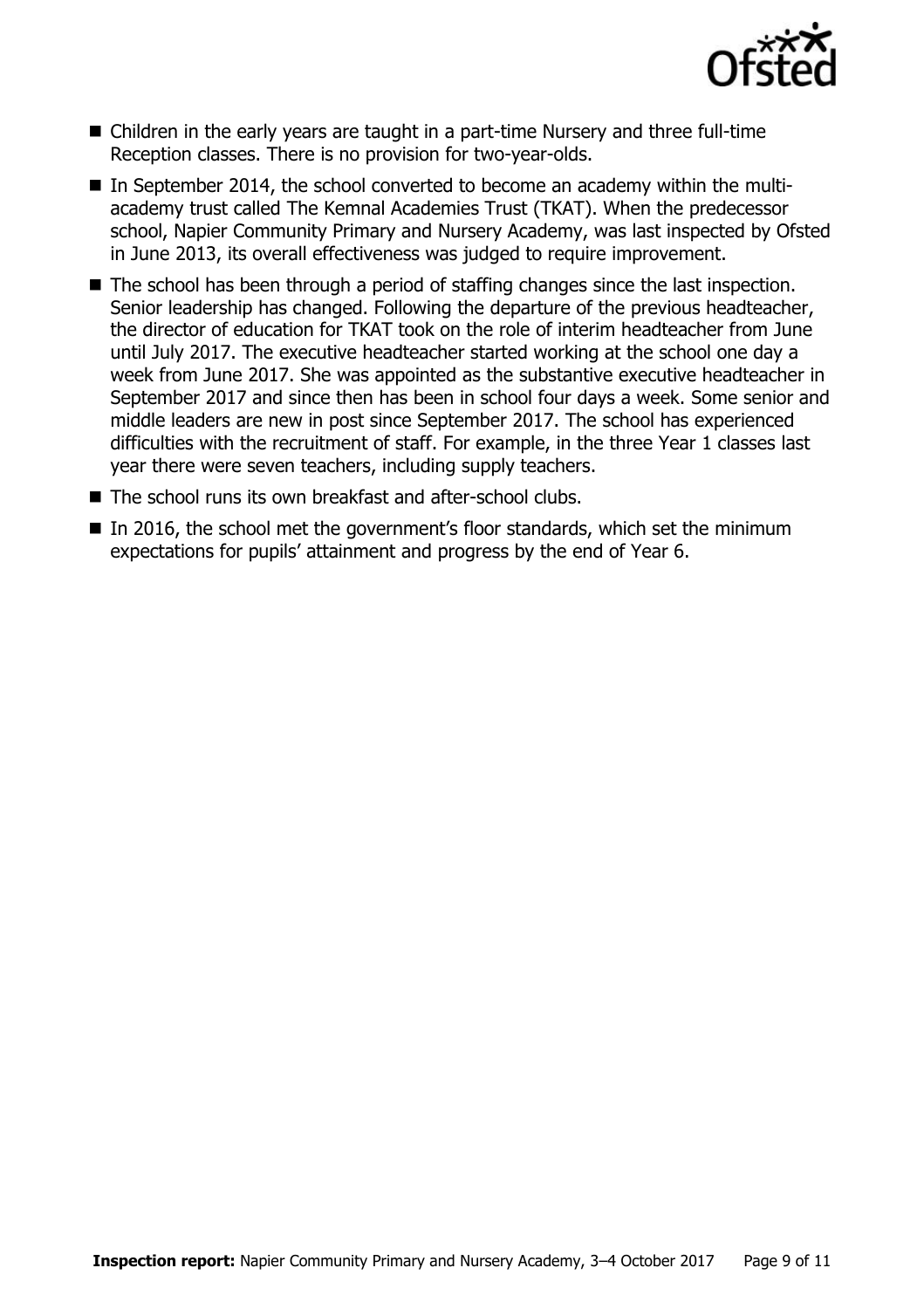

# **Information about this inspection**

- **Inspectors observed a range of lessons across the school: many were joint lesson** observations with senior leaders.
- Discussions were held with senior leaders, members of staff, pupils, parents and members of the local governing body. There were meetings with representatives from TKAT, including the director of education.
- Inspectors examined a wide range of documentation, including that relating to safeguarding, attendance, behaviour, school-improvement planning and assessment information.
- Inspectors listened to pupils read from Year 2 and Year 6 and met formally with two groups of pupils to discuss their learning, behaviour and safety. They looked at pupils' books and displays of pupils' work. Inspectors also spoke to pupils informally during playtime, and at breakfast and after-school club.
- **Inspectors considered the views of parents through informal discussions at the end of** the school day, together with the 95 responses to the online questionnaire, Parent View.
- Inspectors took account of the 52 responses to the staff questionnaire.

#### **Inspection team**

| Liz Bowes, lead inspector | Ofsted Inspector |
|---------------------------|------------------|
| <b>Robert Howell</b>      | Ofsted Inspector |
| <b>Graham Chisnell</b>    | Ofsted Inspector |